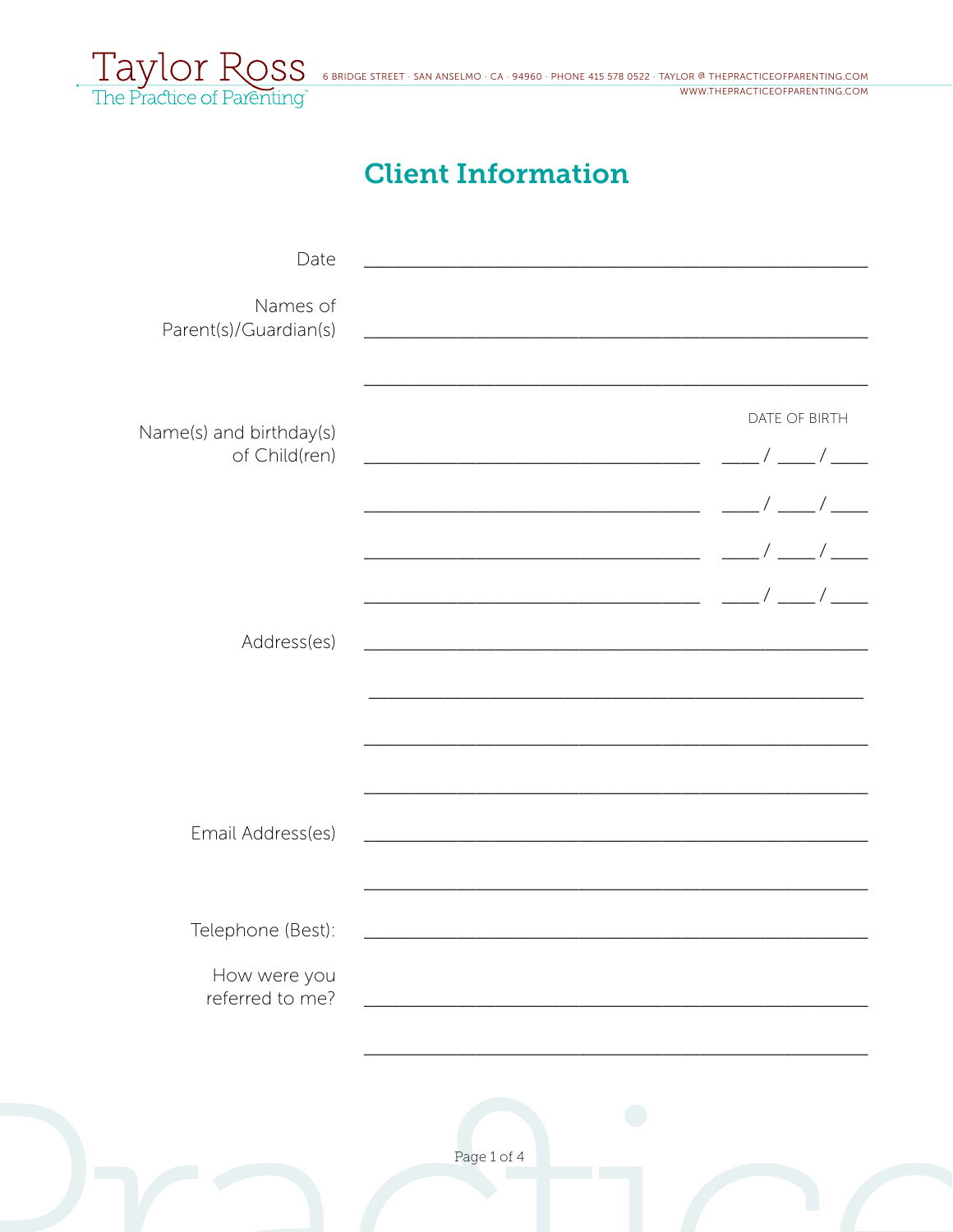## Client-Consultant Agreement

Welcome to The Practice of Parenting. This document contains important information about my professional services and business policies. Thank you for reading it carefully. Feel free to ask any questions that you might have.

### MY CONSULTING SERVICES

My unique educational background provides me with the knowledge and skills to support families through a wide variety of early childhood challenges. As a Family Wellness Consultant, I offer support, reflective listening, and researchbased information to help you realize optimal health in your family dynamics and help you support the development of your child or children. I tailor my approach to meet the particular needs and culture of your family. Your success in realizing your family's optimal health depends on many factors and is not dependent on my services.

It is important that I share with you that I am not a licensed therapist or medical doctor. Although an important part of my work is to hold a safe place for families to feel the impact of the difficulties they are going through, I am not responsible for any decisions or actions taken, or the feelings that may arise while or after you seek my services.

During our initial session, we will go over your family's concerns, needs, and goals. At the end of that session, I will offer you some preliminary thoughts about how I can help you reach your goals. Your input, feelings, and wisdom are important parts of this process and I encourage you to share them with me whenever they arise.

## SESSIONS and FEES

Frequency of sessions will vary depending on your family's needs and goals. Sometimes parents will meet with me for one or two sessions in order to get guidance on a particular concern or event. Other times parents find it useful to have ongoing weekly sessions to help support or build new, healthier family dynamics. It is often helpful for a family to have consistent support while developing new patterns in their home, and learning new ways to meet their child's needs.

My fees for both consulting and classes are as shown on my website (*[www.thepracticeofparenting.com](http://www.thepracticeofparenting.com)*). Please pay for each session at the time it is held, unless we agree otherwise. There is a \$15.00 charge on any returned checks.

Payments should be made out to Taylor Ross.

I do not take insurance at this time.

Page 2 of 4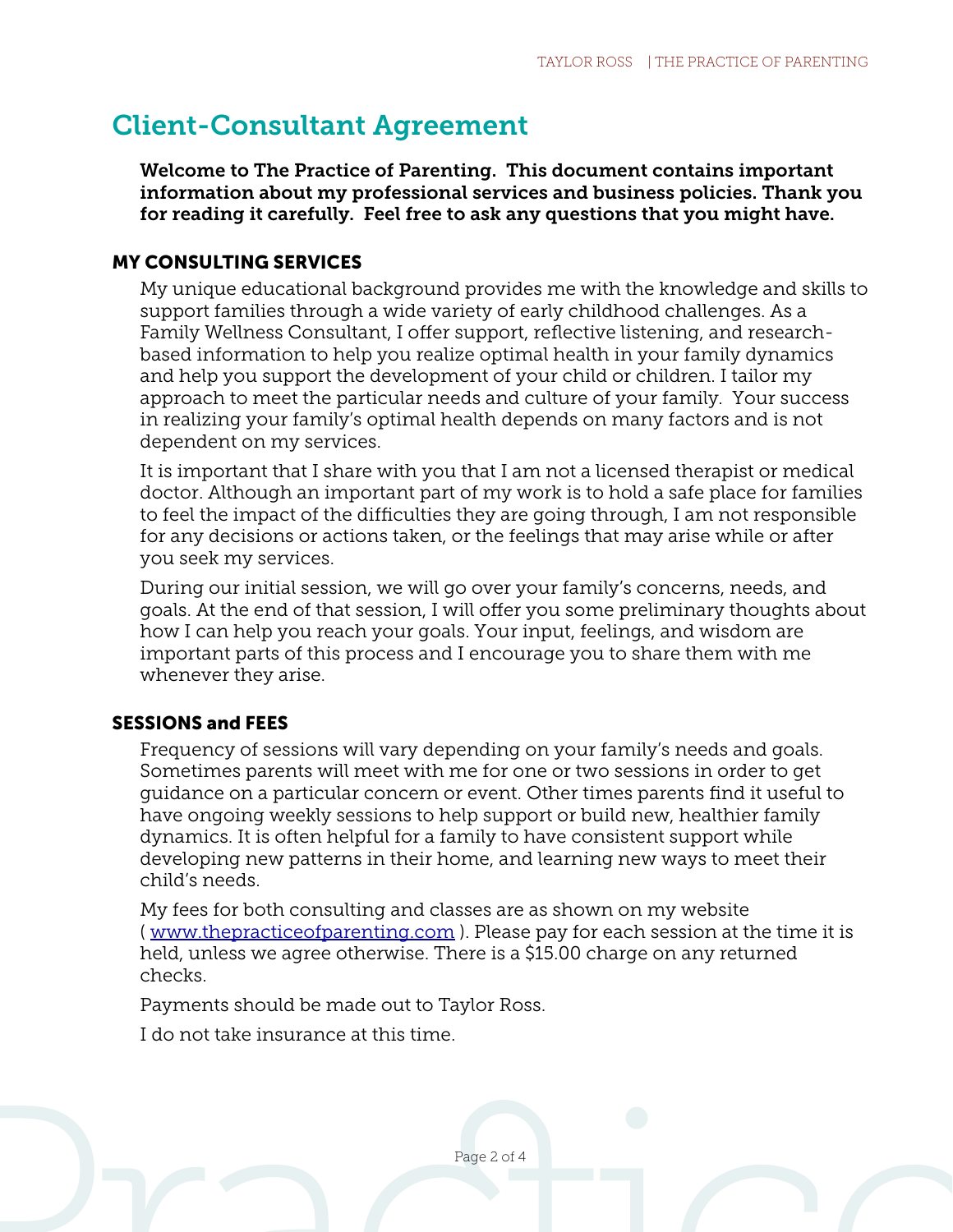#### CANCELING A SESSION

Because scheduling an appointment requires my reserving time specifically for you, I ask that you pay for your appointment unless you provide at least 48 hours notice for rescheduling or cancellation.

You will not be charged for vacation time that you are away from regularly scheduled consultations for up to two weeks. However, if you are away for longer than two weeks at a time, and need to retain your specific appointment day and time, you will be responsible for payment for that hour in order to continue to secure that time. Otherwise, you may not be able to keep the same day and time.

Of course, you will not be charged for any time that I am away on vacation or for any other reason I need to cancel your appointment.

#### REFERRALS

We may together realize that it would benefit your child or family to get more specialized support — for example, and occupational therapist or pediatric psychiatrist. In that case I will refer you to a person or practice that I believe is well suited to your needs and family. If, for any reason, you are not happy with their services, I would appeciate your feedback. I am working to build an exceptional network of family support.

#### CONTACTING ME

Contact me by phone on (415) 578-0522. I would like to be available when you need my support, but I may not always be immediately available. I will make every effort to return your call on the same day you make it, with the exception of weekends and holidays. If your schedule makes you difficult to reach, please let me know those times when you will be available.

## **CONFIDENTIALITY**

In general, what you share with me in my office is completely confidential.

However, there are some situations where disclosure is required by law. For example, if I believe that a child, elderly person, or disabled person is being abused or neglected or there is reasonable suspicion that a client presents a danger to self, to others, to property, or is gravely disabled.

These situations are very rare. If a concern arises, I will make every effort to fully discuss it with you before taking any action.

I occasionally consult with other professionals regarding my clients and practice. In such conversations my client's name or other identifying information is never mentioned. My client's identity remains completely anonymous, and confidentiality is fully maintained.